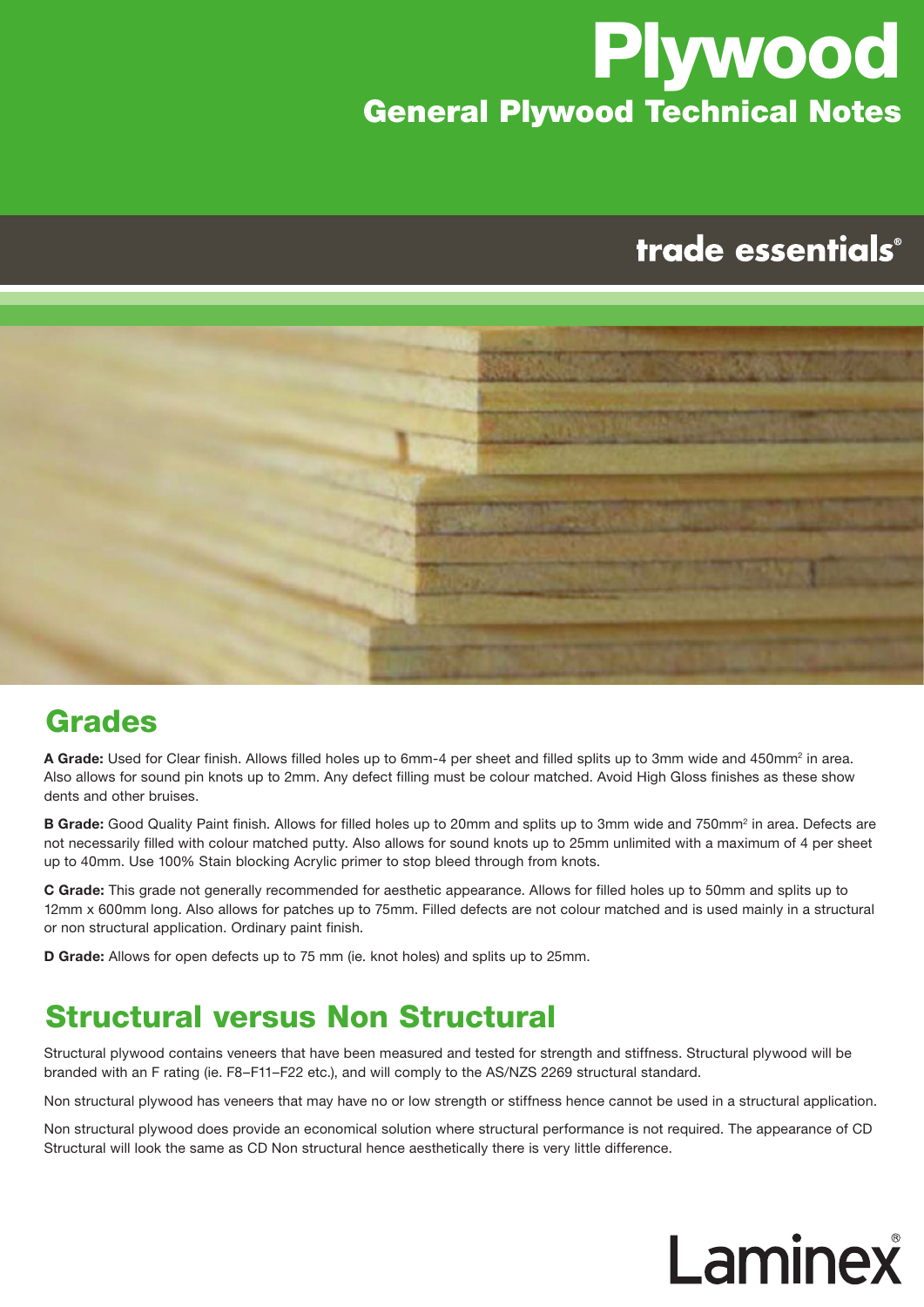## Painting

- Most plywood will take a paint.
- Generally satin or matt water based finishes are recommended as gloss will always show dents and bruises.
- Acrylic or water based paints will move with the wood as temperature changes, whereas oil based paints do not, hence Acrylics are generally recommended particularly in external applications.
- With clear finishes oil based paint also raises the grain and highlights the grain or swirls a lot more. It also results in a deeper/ darker or oilier look to the finish.
- A stain blocking acrylic primer is recommended to stop bleed through from knots. This is particularly useful if the sheets have many knots across the face.

#### Tolerances – General

- Length and Width  $±1.5$ mm.
- Thickness ±5% for panels up to 7.5mm, ±4% for panels 7.5 to 17.5mm and ±3% for thicker panels.
- Diagonals -0.2 % of the longer Diagonal (ie. approx. 5mm).
- Straightness -0.5% of the length of that edge.
- Flatness 50mm for panels up to 7.5mm (10kg weight is used to bring the panel tp a flat position).
- ▶ 30mm for panels thicker than 7.5mm (15kg weight).

Refer to the Laminex brochure for more specific details and or the relevant standards as different tolerances apply to different plywoods.

#### Weathering/Moisture

- Plywoods are supplied with a moisture content of between 8% to 15% maximum.
- Wood and Plywood is hydroscopic and will readily absorb and release moisture. Constant weathering will degrade the wood and cause damage in the form of checks, cracks, splits, raised grain and loose fibres. Fungi will become established when moisture content exceeds 30%. Most fungal activity ceases below 20%. Long term fungal attack will affect the strength and stiffness due to cellular breakdown of the cellular structure of wood fibre.
- Swelling of plywood = -0.011% of movement per % of Moisture (ie. 25% moisture = 2.7mm).
- General 6% to 7% on thickness and 1 to 2mm in length and width.

#### Twist, Buckling, Bowing/Movement

Plywood is a natural timber product that can be affected by changes in ambient weather conditions, possibly causing previously flat sheets to bow or twist. All precautions are taken at time of dispatch to ensure flatness, however once they have left the factory or warehouse, sheets cannot be guaranteed to remain flat unless fixed along all edges. Exposure to changes in weather can cause sheets to bow or twist even with 24 hours.

This is particularly important where free standing kitchen/cabinet doors are concerned. Small doors that are well coated/sealed and hinged can give good results, however can still show some signs of movement. Plywood on its own is not recommended for large doors or for doors used in a sliding application.

#### **Bonds**

**A Bond:** Phenol Formaldehyde – Dark in colour Sets under controlled heat and pressure. Eo. 72 hour boil test at 100ºC or 6 hour boil test at 200Kpa of steam pressure. Chisel test 50% minimum wood fibre failure. 50 years full weather exposure.

**B Bond:** Melamine Urea formaldehyde (30% Melamine) White or clear in colour E0 and E1. 6 hour boil test @ 100ºC. 2 years full exposure. 50 years semi exposure. Chisel test 50% min wood fibre failure (MUF reverses at 50 degree Celsius and 40% moisture MC). B Bond can attain a structural rating but is not recommended for long term loads or long term structural application.

**C Bond:** Low extended Urea Formaldehyde – White in colour -3 hour boil test @ 70ºC. Interior use only and in humid conditions (ie. Bathrooms). E0 and E1. Non Structural. White or clear in colour.

**D Bond:** High extended Urea formaldehyde – White in colour. 24 hours @ 20°C (ie. 24 hours in normal water temperature). Interior use only Low Humidity.

**WBP:** Water Boil proof. Phenol Formaldehyde. Dark in colour. 24 Hour boil test.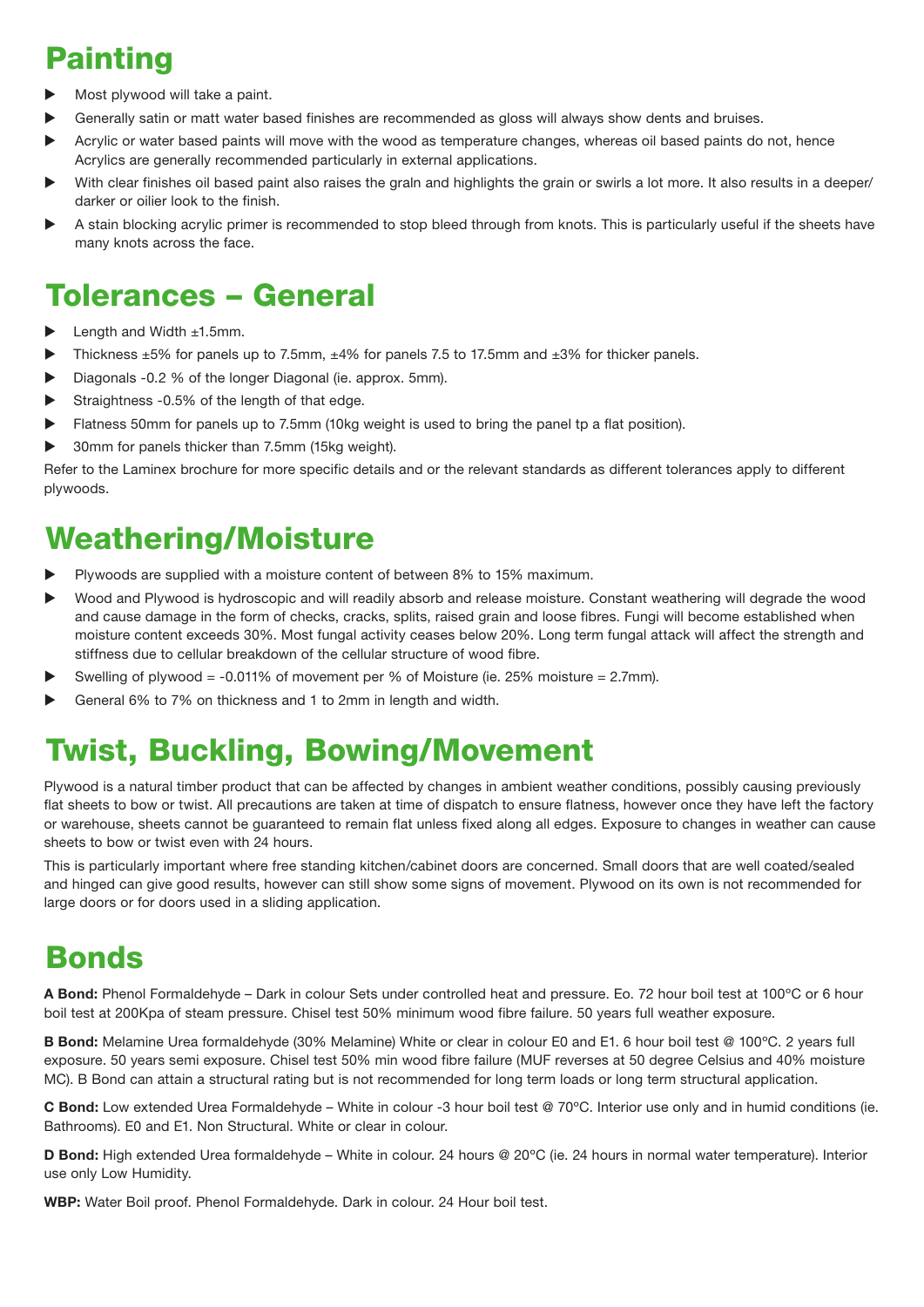#### Treatments

**H1:** Lyctid treated Mainly Glueline and only for Hardwood. Lyctid borer needs starch which is not present in softwood pines. Also Pines have cells and Harwood has pores. The female borer lays eggs in the pores of hardwood.

**H2:** Termite treatment Either glueline for H2s or pressure impregnated for other. Bifenthren/Permethrin in glueline or LOSP or other in cylinder pressure treated. T2 = Synthetic Pyrethroid insecticide/Above ground non exposed conditions.

**H3:** Fungus and Termite treatment Pressure impregnated LOSP (Light Organic Solvent Preservative – spirit based), CCA- Copper chrome Arsenic (water based), ACQ-Ammoniacial Copper Quaternary (water Based), Copper Azole (Tanalith Copper,Tebuconazole and boric acid (water Based). Uses Hot dipped Galvanised fasteners for all except ACQ – must be Stainless steel.

**H4:** Plywood in Horizontal/Vertical external applications.

**H5:** Plywood ground contact.

Notes: T2 Blue = H2F South of the tropic of Capricorn. T2 Red =H2 North of the tropic of Capricorn.

Note: water based treatments may cause the sheets to buckle or twist.

#### Formply

Class of finish after concrete pour:

**Class 1:** Monuments and small areas subject to close scrutiny. No formply can achieve this class of finish.

**Class 2:** Architectural usage designed to be viewed at a distance. A test pour should be done and sign off on that test pour finish is usually required. Most formply can achieve class 2 on the first pour when the formply is new provided no damage or bruising is caused by the formworker during construction.

**Class 3:** Standard off form finish for Car parks. Walls and general building work. Most formply can achieve this class of finish.

**Class 4:** Columns and general boxing or areas not for visual purposes, eg. rendered or tiled surfaces.

**Phenolic film:** 40/120, 60/150, 60/180, 80/240, 240/425.

#### **Bracing**

- Wall frames are 4 pin arch's which without bracing can easily fall over.
- Forces on the bottom floor of a domestic home are 3 times that of the top floor, hence usually 3 times the amount of bracing is required.
- Timber or metal anlge/strap bracing is effective @ 45°C as this gives triangular strength. Anything above 60°C is ineffective.
- Plywood bracing can be cut and used in narrow walls to a min of 400mm wide.

#### Certification/Branding

**JAS/ANZ:** Joint accreditation system for Australia and New Zealand.

Approved auditing bodies are:

**EWPAA:** Using their own stamp and testing with their own laboratories.

**SAI Global:** Their brand or mark is the 4 ticks. Testing is done via UTS University of Technology Sydney. **Benchmark:** Not as widely known.

#### Marine Grade Plywood

Two types of marine grade plywood are available:

- 1. **BS1088:** British Standard made from Sustainable mixed hardwoods that can be mixed within the same sheet (ie. Meranti, melapi, mesawa). A Bond Glue line A/A faces with A or B grade centres. F Rating not required under this standard however expected to make F17 to F22. Colour will vary from a light white/light pink to a dark red.
- 2. **AS/NZS 2272:** Australian standard using species such as Hoop, Klinki, Birch, Kauri, Maple, Cedar, Coachwood, Sapele, Solkwood, Teak, Silver Ash. Allowable core veneers are Slashpine, Sassafras, Doi, Damanu, Tarawan, Taun. Has an A bond glue line and must be a minimum of F14 F rating. Produced to defined strength properties for impact, modulus of rupture/stiffness/ water absorption etc.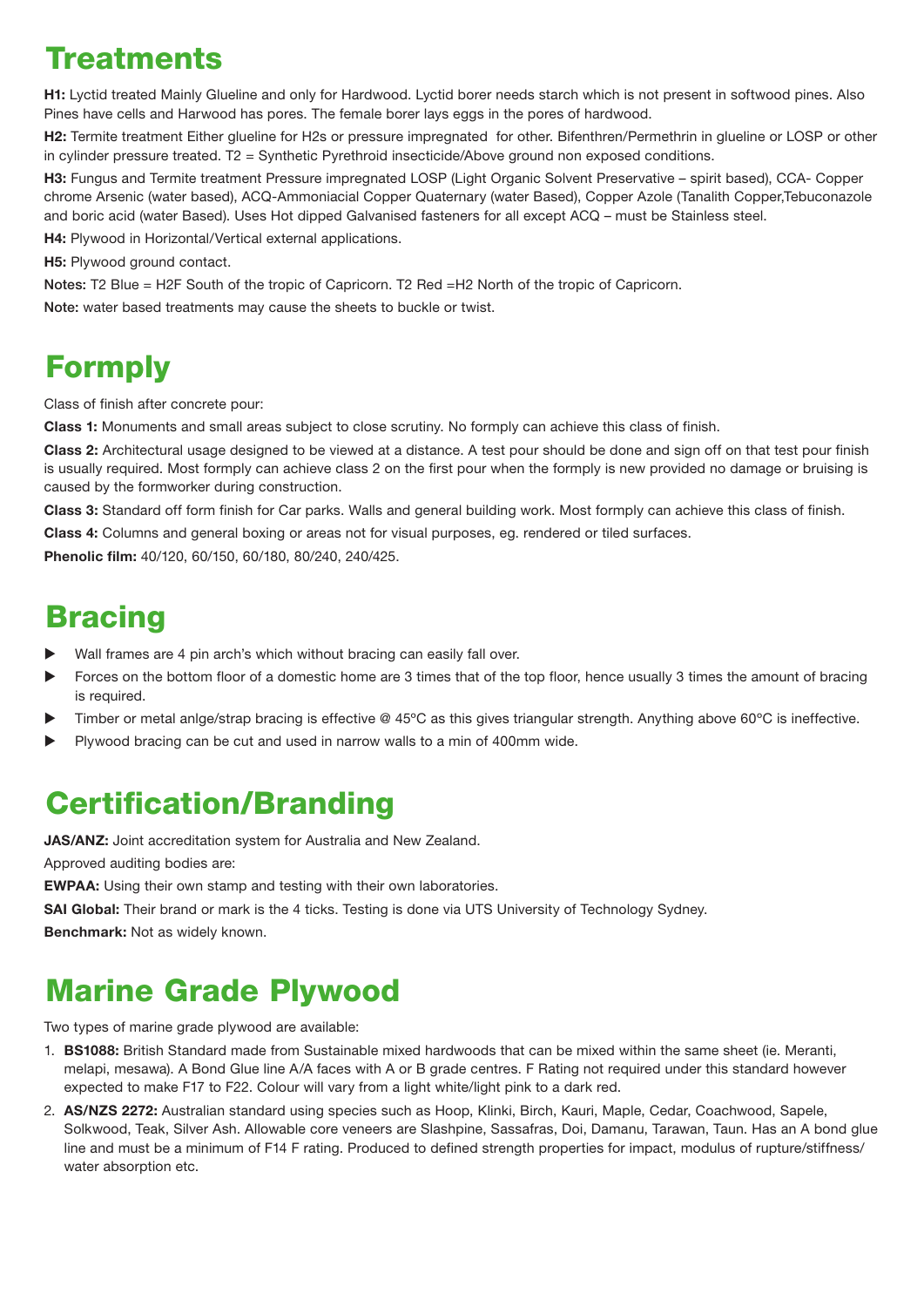### Kilogram/KPA

- Kilogram is a unit of mass.
- KPA is a unit of pressure.
- The two units cannot be directly converted, however if you mean Kilogram force per square centimetre, ie. (KgF/cm<sup>2</sup>) 98.1 = Kilopascals (KPA).
- $\blacktriangleright$  I KPA is approx. 100kg/m<sup>2</sup>.
- $\blacktriangleright$  2.2KPA is approx. 220kg/m<sup>2</sup>.
- $I$  KPA = 1000 PA.
- $2.2$ lb = 1 Kilogram.

#### Machining Marks/Defects

- Knife striations are cutting blade tears, scrapes, streaks, scratches or grooves, usually evident in soft species of wood such as Balsa, Poplar, Falcatta, Ceiba, Western Red Cedar, etc.
- Soft species often do not machine as well as hard species and either a furry or streaky appearance can occur.
- Tearing and splintering of edges can also occur with drilling (eg. Acoustic holes and grooves) in some soft species.
- Increasing the RPM of the machinery can help alleviate this, but may not be possible.
- Slowing the rate of infeed may also be required.
- Keeping blades well maintained and sharp is critical in achieving better finish.
- Sanding can rectify tearing and splintering but care is required not to sand through the veneer thickness.

#### Certification/Branding

- **17157** (ie. 17mm with 1.5 faces and 7 ply. Properties = I-220, Z-25, I per-190, Z per-20)
- **17247** (ie. 17mm 2.4 faces 7 ply. Properties = I-285, Z-34, I per-120, Z per-19)
- **I** is Moment of inertia, Z is Section of modulus Parallel to face grain.
- **Per** is perpendicular to face grain.

## Guide to gluing HPL or CPL laminates to plywood

#### **Plywood properties**

The surface of plywood is generally more porous than MDF and the porosity can vary across even one face. This is due to the fact that plywood can contain both sapwood and heartwood in the one sheet which has different densities. Also most plywood is sanded using drum sanders .These sanders can leave minute highs and lows on the surface and due to this unevenness, the surface of plywood can often telegraph small defects or undulations through to the laminate. Air can sometimes be trapped in low spots which can result in bubbling.

This is particularly accentuated if gloss laminates are used. Due to their high reflective surface, all high gloss laminates have an inherent tendency to display undulations. Therefore matt or textured laminate finishes are generally recommended when used on plywood.

#### **Glue types**

The type of glue used also can give different results. Contact adhesive generally has no filler and therefore is not a gap filling adhesive .If the adhesive cannot fill the small lows or pockets that may be on the plywood surface ,air can be trapped and as it has nowhere to go, it will show as a bubble on the surface .This is also more evident with hot pressing as the air will warm up and the pressure created can break the bond forcing a bubble to form . Contact adhesive is not the preferred glue type when using High gloss laminate finishes on any substrate, including plywood.

The spread of glue also is critical to achieving an optimum finish. It is sometimes good practice to give the substrate or plywood a priming or sealing coat with a 50 /50 mix of the adhesive. Applying one heavier coat only is not recommended as a skin may form drying the adhesive at a different rate and bubbling may occur due to trapped solvents or moisture trying to escape after pressing. Too much adhesive will also give a weak bond. Both the substrate and the laminate must have an even spread covering the whole surface of each component when using contact adhesive.

Cross link PVA (CPVA) adhesive is generally preferred when gluing laminates to plywood however CPVA is water based and when applied to a substrate can cause the wood fibre to swell. Heat from the pressing process may produce steam which exacerbates the swelling and high gloss laminates will show this through to the top surface. Too much glue also will add to the unevenness due to the higher content of water in the glue. Using a poly urethane glue (PUR) which has no water should produce the best surface finish with laminates on all substrates, including plywood.